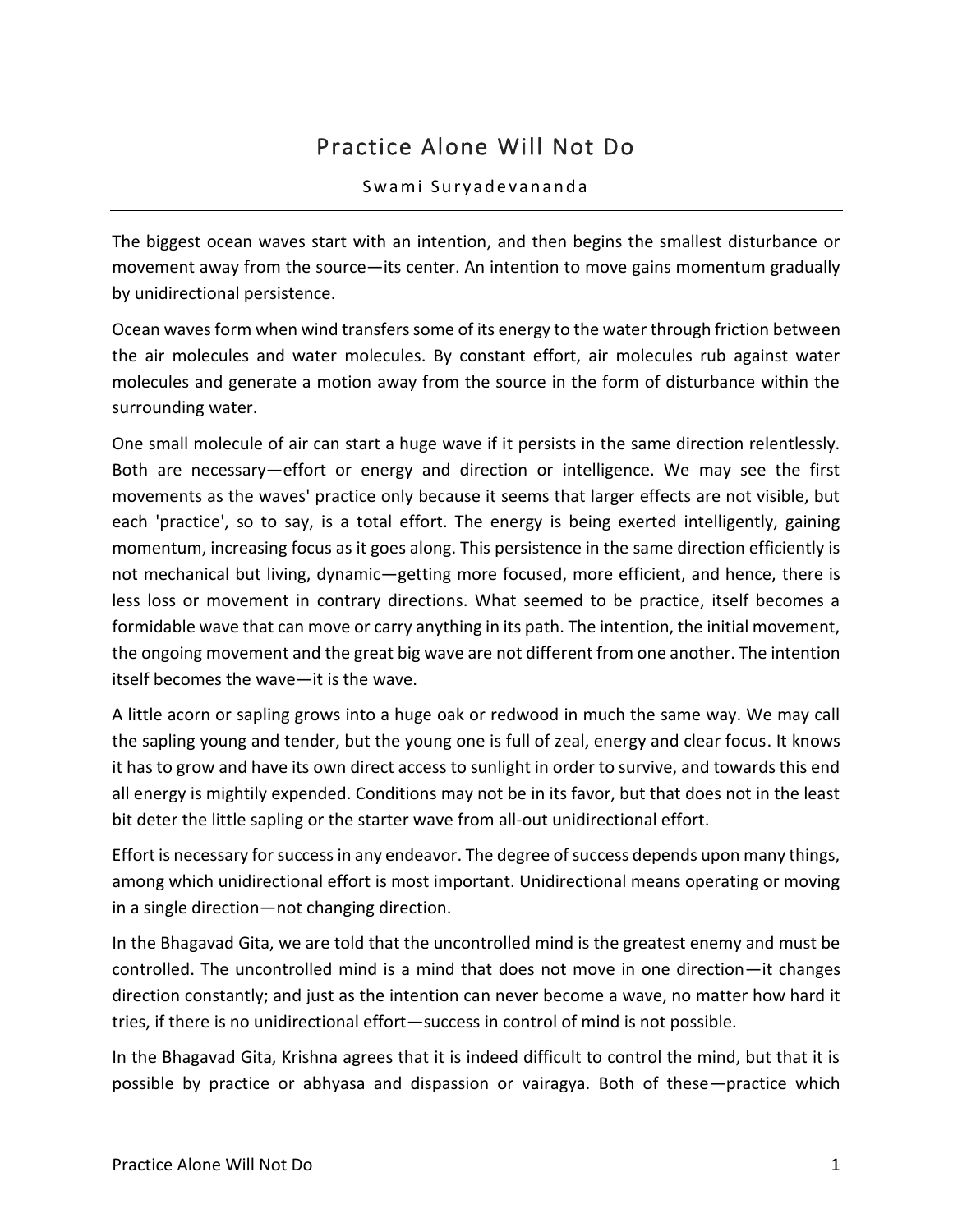involves the fullest effort and dispassion which is without distraction or dissipation—form a single movement of expending all available energy unidirectionally.

All this may not matter much in the corporate world, as what you do may have little to no connection with who you are; and if you are not satisfied with how people see you—you can always hire an image consultant or the right public relations firm and they can polish your image. They cannot change you, they cannot polish you—just the image people are presented of you.

Spiritual life is an adventure of self-discovery and transformation—it deals with reality, not images. The truth of every moment is clearly seen, and this clarity of seeing is itself transformation. In seeing clearly, there is no gap between seeing and action—the clarity of this seeing is direct perception, which is perception without the interference of any conditioning, and hence it is very potent—it acts. I'm sure you have experienced this often when a danger lurks while driving (or even walking as a pedestrian)—and there is spontaneous action. Thought jumps in an instant later and takes credit for success or assigns blame if otherwise.

Change is instantaneous, though its effects will be seen over time. If you decide to get healthier, for instance—the change in your mindset if unidirectional is total. This inner change will keep guiding external behavior so that you eat in a healthy way and get some exercise; and this movement to all that is conducive is itself turning away from all that is counterproductive. It may take some time for the physical results to be noticed, but inner or psychological change does not take time. Why should it? If you really see that something is good for you or something is not good for you—what has time to do with an all-aboard decision that is empowered to act now?

Two smokers have each been smoking the same amount for the same time, what makes one quit 'cold-turkey' and the other continue smoking? Assume that both have the same health conditions, lifestyle and are even friends—what makes one 'see' the danger of staying the course and other 'not see'? Seeing—direct perception of the danger of staying the course—is itself transformation or change.

Unable, or rather, unwilling to get onboard all at once, one practices with an aim towards total psychological change and initially, efforts seem like struggle, because one exerts in the new direction without having let go of the old—that which is not conducive. The whole mind is not on board and effort is not unidirectional. The same person exerts in multiple directions at the same time and there is great frustration. Practice is not half-effort but the fullest effort possible till all inhibitors are removed and effort hits the mark. It is called practice because the self-sustained inhibitors have not been removed and it has therefore not hit the mark—not because they are like practice sessions for some event.

If you examine yourself you will also notice that when there is frustration, the eyes are also always on the 'reward to come' and this increases the frustration and backflows to weaken the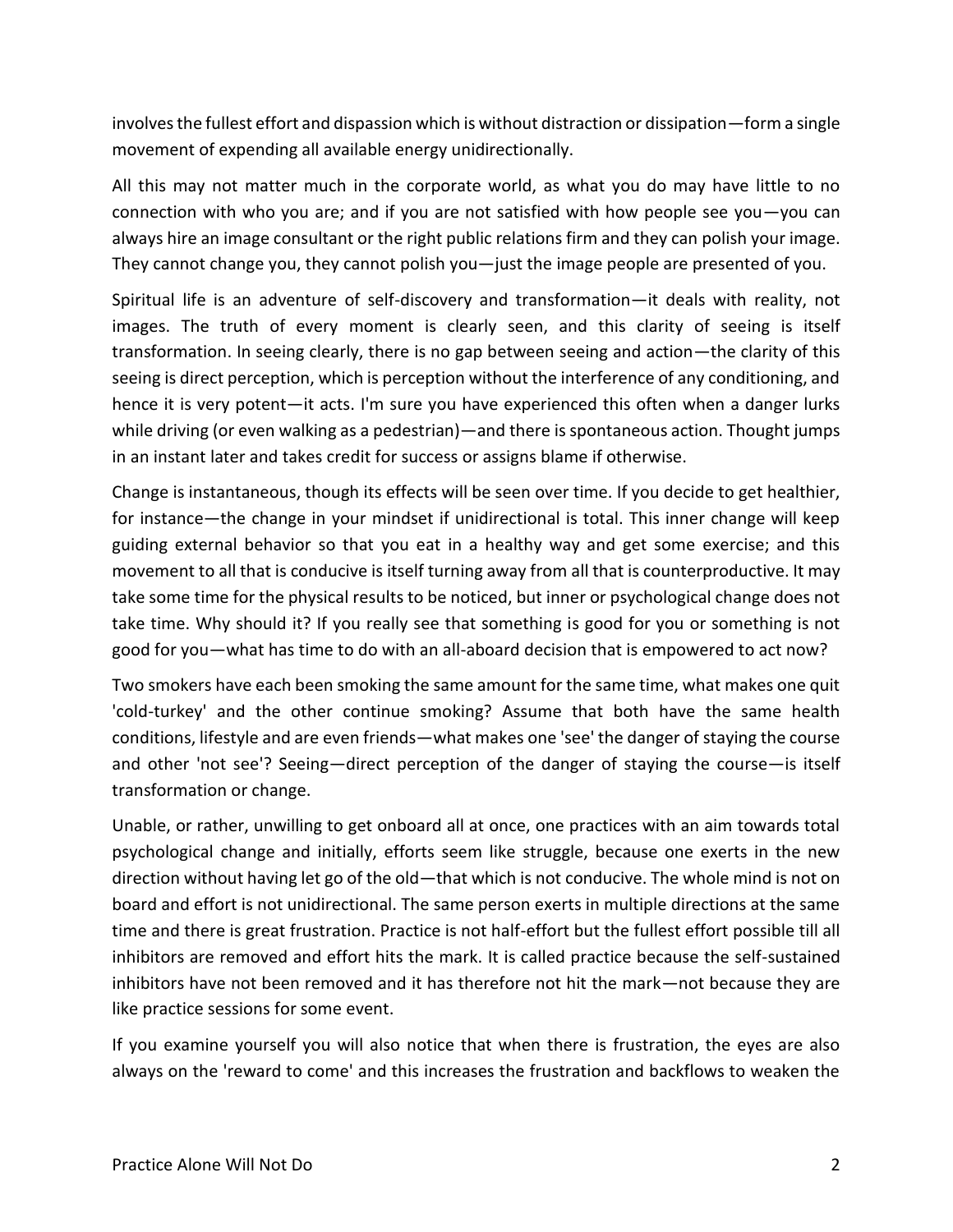already weakened effort. The weakness alluded to here is not of force or quantity but one of quality—the lack of devoted attention of your whole being.

Once you have had enough of half-baked cooking which takes much more effort and resources for unappealing results at best—you either inch forward in resolve (which really does nothing substantial), or you are willing and enthusiastic about getting all-aboard the train in good time before it leaves the station. This second phase in practice is where struggle is left behind at last, as unidirectional effort does not involve struggle at all—just focused effort.

Struggle requires friction—something to struggle with, and friction necessitates resistance. If you would really like to change, why should this be difficult? Resistance is psychological—you yourself resisting yourself! —and when this is able to be let go, there is instant relief and the threshold of commitment is crossed. At once, the eyes come off the finish line or reward, as this feeling itself is one of tremendous lightness in the pack that had been toted laboriously so far while barely trudging along.

Feelings start with notions about a person, something or a condition. These notions gain strength by repetition and become dense or intense. When these strong feelings are aroused, there is an irresistible urge towards their fulfillment, and depending on the intensity or state of intensity of the wave of feeling—it can completely override wisdom, awareness or consciousness. These feelings can even present self-justification (counter-wisdom) to replace clear inner wisdom—that it is not only okay to do or to have this, but—it is the right thing.

The feelings become uncontrollable and mature into passion which is the uncontrolled movement of energy that drags the silenced wisdom or consciousness towards its unfulfillment.

Krishna also tells us, "I think yoga is hard to be attained by one of uncontrolled self, but the selfcontrolled and striving one can attain to it by the proper means." This is true not only for yoga, but for success in any endeavor. Any attainment or success requires intelligent effort and some sort of self-discipline. We are not talking about discipline imposed on one by others, but intelligent effort, which is guided effort, and the perfect response to an ever new and fluid developing situation. Even being in love with one's plan or preference does not work; it cannot be the perfect response because the carpet unrolls as you walk on it only. In yoga, the proper means is not only the most fitting response, but it is proper in the context of the widest background of the divine omnipresence—God, being the only reality. By most fitting is meant, it is not to suit our needs but those of the widest situation possible. Our constant remembrance of God's omnipresence will negate selfishness and disallow ego-centered thought and its resulting activity.

Since God is the divine omnipresence—every effort is conducive to discovery of this or, in other words, the non-existence of oneself as a separate entity. Living in light of this discovery is divine life, and since it is not relegated to one area or aspect of life—time and space do not limit it. The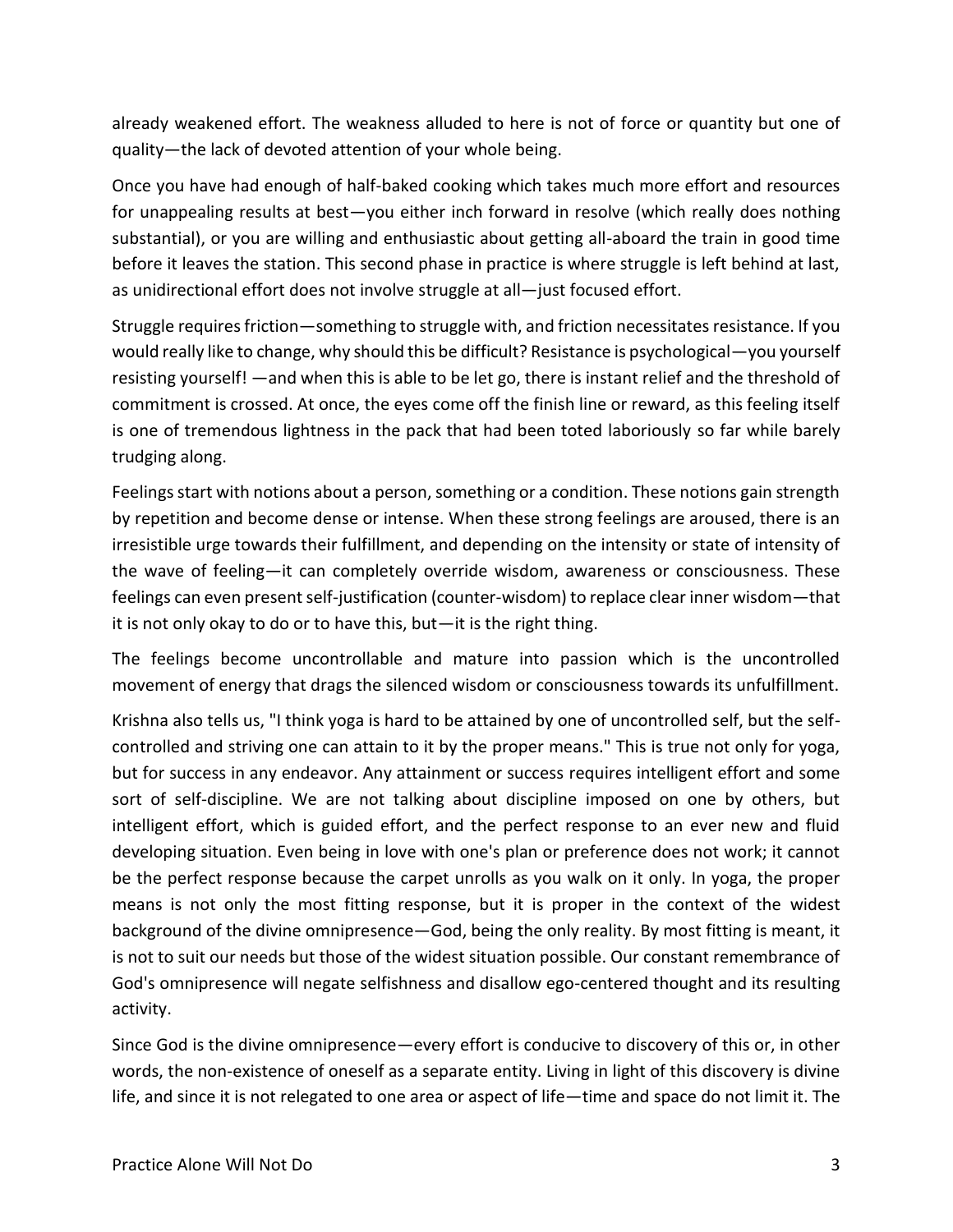yogi discovers how to be very efficient, because the whole-souled, devoted attention beneath every blessed action is the means towards direct realization of the truth, and this heightened awareness does not allow dissipation of energy caused by competing priorities.

Swami Venkatesananda writes, "Practice alone can only lead to mastery of the technique of mind control, not mind control." Mind control is self-control which naturally avoids wastage of energy, effort and dealing with its returning effects or results. Practice, or unidirectional effort, is not blind, insensitive or mechanical—how can it be? Towards realization of the divine omnipresence as the only reality, every action is new, fresh and spontaneous. You strive with increased zeal and enthusiasm, tiding over old pulls, thereby decreasing inner resistance or letting go of all that scatters unidirectional effort.

Unidirectional effort is guided by the single truth: the divine omnipresence is the only reality— God alone is. Infinity and eternity coalesce into each present moment and the seeker responds in light of this feeling which takes hold of every cell of his being.

Vairagya or dispassion is not the abandoning of something old, but living in the light of a fuller reality that demands all of you—the old falling away as naturally as leaves falling in autumn. Dispassion is what is needed, and that which results from sincere effort or practice. We can call effort practice only because there are repeated attempts to get onboard fully. But, each attempt is a total attempt, just like a pole vaulter makes several attempts to reach new height. You can call it practice for competition, but each attempt is an all-out attempt. Practice, the big event, realization and discovery are words that are useful in communication, but it is best not to get trapped in them.

Without dispassion, one can attain mastery over the technique but not self-mastery—mastery of the mind. Control of mind requires sustained unidirectional effort which is not possible without dispassion. If there are competing interests, the distracted mind will be very much in control and in the driver's seat.

Control of mind is not a function or capability of the fragmented mind. The whole mind or the undivided mind looks at the mind-fragment of personality like the ocean looking intently at the little wave—till it is seen and thereby known for what it is directly.

There is no suppression, denial or escape—rather, there is a whole-souled facing of everything that goes on in the world outside and inside at the same time. There is total observation in which there is no division between the observer and the observed. That observation sees perfectly as it is not loaded with notions, and therefore it does what needs to be done. Memory has usefulness in that it is a function of the mind, but is never mistaken for the total mind.

Practice alone will not do, it is like a leaky bucket in which we hope to carry water to fill the well some distance away—it just won't work. We will develop good endurance and do a lot of carrying, but the well will stay as it is—perhaps a little lower in water level. A good boat, strong rower,